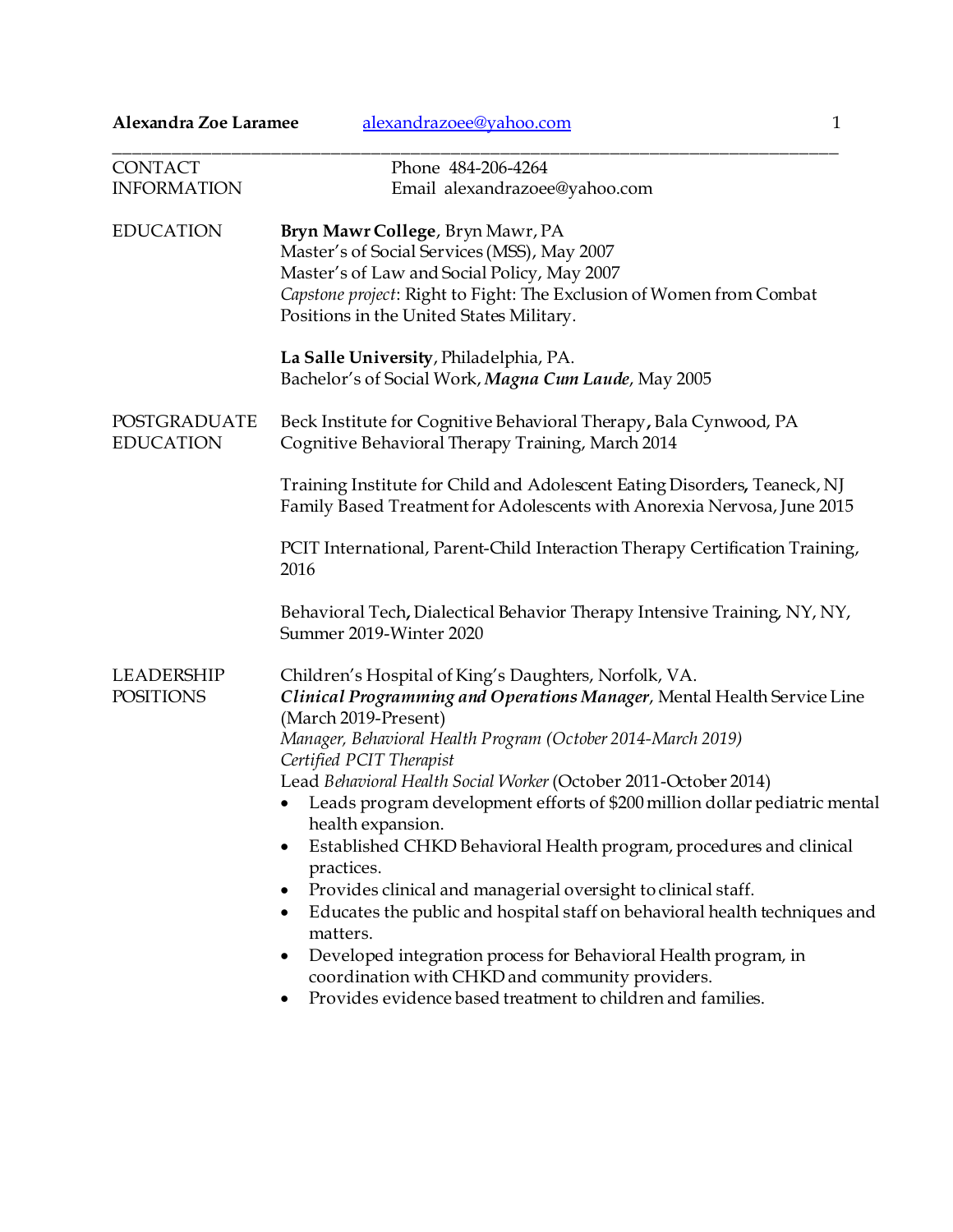|                                  | Department of Veterans Affairs, Philadelphia VA Medical Center<br>Director, Safe Haven Program (January 2011-August 2011)<br>Licensed Clinical Social Worker, Inpatient Psychiatry (May 2007-January 2011)<br>Managed budget for veteran homelessness programs.<br>Worked with homeless veterans to facilitate services and secure housing.<br>$\bullet$<br>Completed compensation and pension exams.<br>$\bullet$<br>Utilized positive psychology techniques while facilitating inpatient<br>$\bullet$<br>psychotherapy groups.<br>Participated in treatment teams, including hospital medical staff.<br>$\bullet$<br>Acted as clinical supervisor to MSW interns.<br>$\bullet$ |
|----------------------------------|----------------------------------------------------------------------------------------------------------------------------------------------------------------------------------------------------------------------------------------------------------------------------------------------------------------------------------------------------------------------------------------------------------------------------------------------------------------------------------------------------------------------------------------------------------------------------------------------------------------------------------------------------------------------------------|
| PROGRAM<br><b>DEVELOPMENT</b>    | Laurel House Domestic Violence Shelter Montgomery County, PA.<br>Counselor (January 2006-August 2011)<br>Assisted families transitioning out of domestic violence situations.<br>Provide individual, group and crisis counseling.<br>$\bullet$<br>Organized activities for the shelter's children's program.<br>$\bullet$<br>Trained new employees on the duties of staff in this setting.<br>$\bullet$                                                                                                                                                                                                                                                                          |
|                                  | Villanova School of Law, Clinic for Asylum, Refugee, and Emigrant Services<br>Case Manager and Legal Aid, unpaid (Summer 2005-Winter 2006)<br>Created a social work role for future interns working in the<br>$\bullet$<br>Villanova clinical programs.<br>Attended and observed immigration hearings.<br>$\bullet$<br>Provided therapeutic support to refugees and asylum seekers<br>during legal procedures.                                                                                                                                                                                                                                                                   |
|                                  | St. Paul's Senior Day Program Philadelphia, PA. Activities Coordinator, (Fall<br>2004- Spring 2005)                                                                                                                                                                                                                                                                                                                                                                                                                                                                                                                                                                              |
| <b>FAMILY</b><br><b>SERVICES</b> | Lutheran Children and Family Services Philadelphia, PA.<br>Foster Care Case Worker (Fall 2004 - Spring 2005)<br>• Engaged in bi-weekly visitation with families in the program.<br>Testified to safety and health of children in the foster care<br>system, in front of Philadelphia Family Court.                                                                                                                                                                                                                                                                                                                                                                               |
|                                  | Building Blocks Daycare Philadelphia, PA.<br>Teacher's Aide, unpaid (Fall 2003-Fall 2004)                                                                                                                                                                                                                                                                                                                                                                                                                                                                                                                                                                                        |
| COMMITTEES/<br><b>FACULTY</b>    | <b>Community Faculty, Eastern Virginia Medical School (2013-Present)</b><br>CHKD Behavioral Health Committee (2013-Present)<br>Schwartz Center Planning Committee, Member (2014-Present)CHKD Wellness<br>Committee, Member (2014-Cessation)                                                                                                                                                                                                                                                                                                                                                                                                                                      |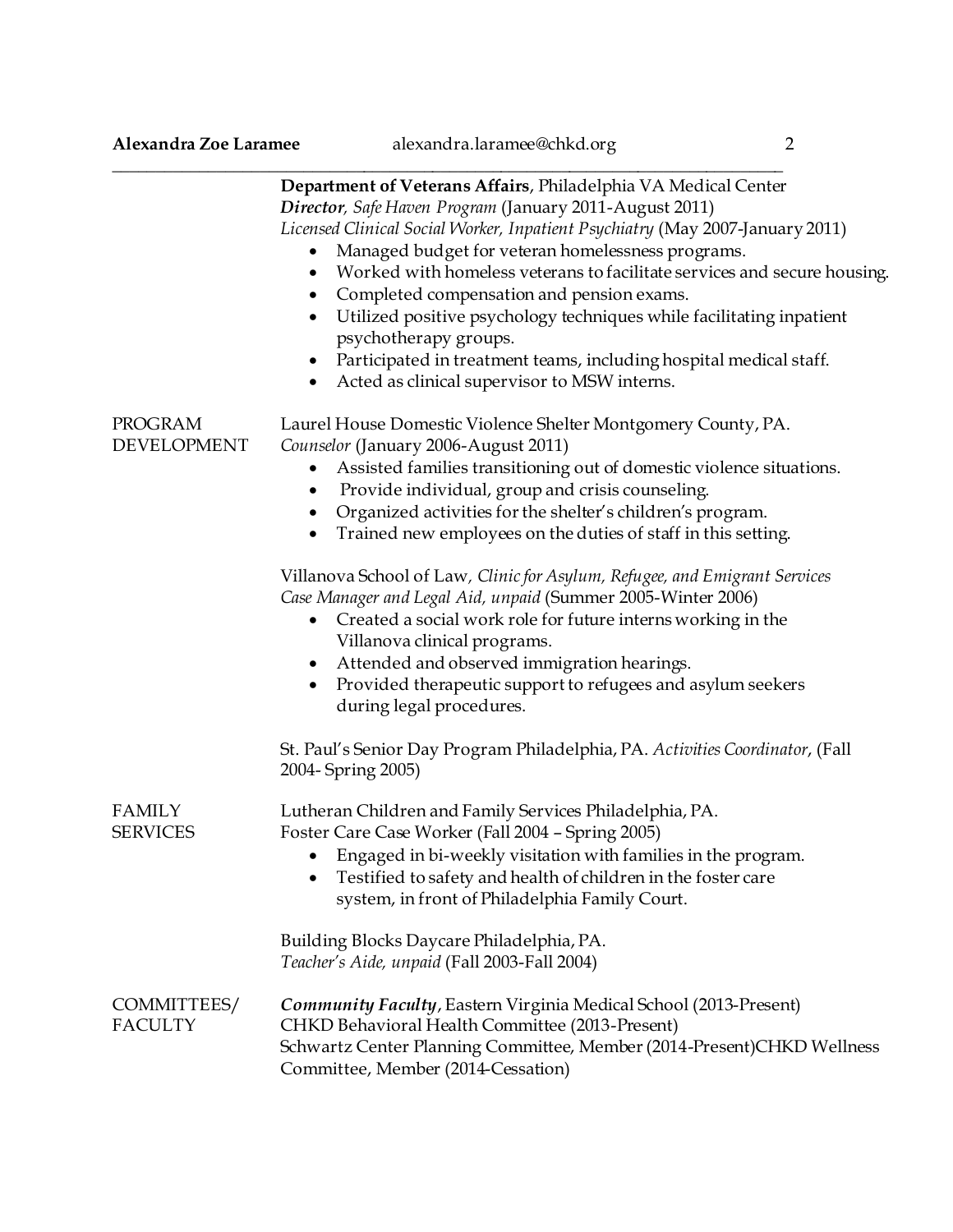| Alexandra Zoe Laramee                | alexandra.laramee@chkd.org                                                                                                                                                                                                                                                                                                                                                                                                                                                                                                                                                                                                                                                                                                                                                                                                                                                                                         | 3 |
|--------------------------------------|--------------------------------------------------------------------------------------------------------------------------------------------------------------------------------------------------------------------------------------------------------------------------------------------------------------------------------------------------------------------------------------------------------------------------------------------------------------------------------------------------------------------------------------------------------------------------------------------------------------------------------------------------------------------------------------------------------------------------------------------------------------------------------------------------------------------------------------------------------------------------------------------------------------------|---|
|                                      | CHKD Bioethics Day Planning Board (2016)<br>Department of Veterans Affairs Mental Illness Awareness Week Planning<br>Committee (2008)<br>Social Work Education Planning Board, VA Medical Center (2007-2011)                                                                                                                                                                                                                                                                                                                                                                                                                                                                                                                                                                                                                                                                                                       |   |
| <b>HONORS</b><br><b>ACHIEVEMENTS</b> | Department of Veteran's Affairs On-The-Spot Recognition Award (2007-2010)<br>Phi Alpha Honor Society<br>Uniformed Firefighters Association-Student Excellence Award<br>LaSalle University Academic Leadership Award (2005)<br>President, Alpha Sigma Tau, Gamma Omega Chapter (2004-2005)<br>LaSalle University Scholar Athlete (2001-2003)                                                                                                                                                                                                                                                                                                                                                                                                                                                                                                                                                                        |   |
| <b>PUBLICATIONS</b>                  | Campbell, E., Hurford. I., Esposito, A. (2013) Comorbid Addictions and<br>Schizophrenia in Interventions for Addiction Comprehensive Addictive Behaviors and<br>Disorders, Volume 3 (497). San Diego, California: Academic Press.                                                                                                                                                                                                                                                                                                                                                                                                                                                                                                                                                                                                                                                                                  |   |
| <b>LECTURES</b>                      | Your Mental Health and How to Be Your Own Therapist, The Governor's<br>School for the Arts (2019)<br>Your Mental Health and How to Be Your Own Therapist, Bayside HS (2019)<br>Our outcomes in PCIT Therapy Magic, CHKD, Resident Education (2017)<br>Becoming a Behavioral Health Tech at CHKD, What do I do now? (2017)<br>Behavioral Health Series for Nurses, CHKD, Co-Instructor (2015, 2016)<br>Interventions for Nurses, Nursing Grand Rounds CHKD (2016)<br>Mental Health Evaluation of Children Coming into Care, Norfolk DSS (2016)<br>Chronic Pain-"It's all in Your Head," Nursing education series, CHKD (2015)<br>Coping with Chronic Pain-"Actor or Warrior," GI ed series, CHKD (2015)<br>Chronic Pain-"When Chronic Pain Meets a Therapist," Nursing Education<br>(2015)                                                                                                                          |   |
| <b>PRESENTATIONS</b>                 | Annual Pediatric and Sport's Medicine Update: Practice Makes Perfect: Building<br>Confidence in Talking to Athletes about Mental Health Topics and Suicide,<br>Workshop Presenter (2018)<br>Annual Pediatric and Sport's Medicine Update: There's No "I" in Team: How<br>well-informed coaches and treatment providers impacted an athlete's recovery<br>from Anorexia Nervosa, Plenary Session Speaker (2018)<br>Annual Pediatric and Sport's Medicine Update: We Need you on the Team:<br>Using CBT Techniques for Better Outcomes, Content Expert (2017)<br>21st Annual School Healthcare Conference, Supporting Students with a Mental<br>Health Diagnosis, Teen Panel Moderator (2017)<br>Evelyn G. Keever Bioethics Day Lifting the Veil: The Stigma of Mental Illness<br>and Barriers to Getting Help, Panel Moderator (2016)<br>An Introduction to CHKD Behavioral Health Department, VB City Union (2016) |   |